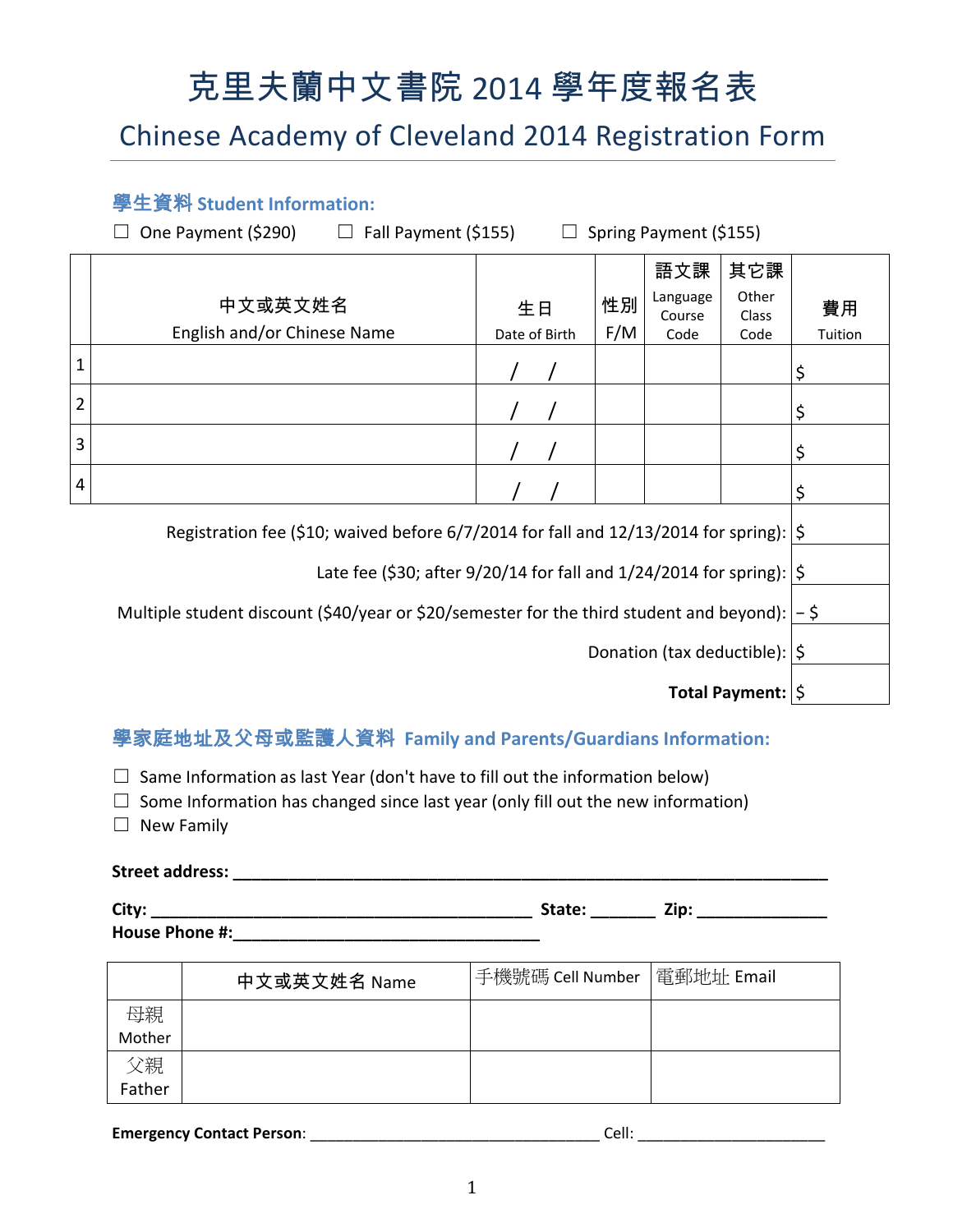特別註明:如果您的小孩有任何過敏或其它健康方面的特殊狀況,敬請告知! Special Notice: If your child has any allergy or other special medical situation, please let us know.

## 克里夫蘭 **2014** 學年度學生意外豁免同意書

#### **Chinese Academy of Cleveland Waiver Statement 2014**

If you **don't** agree to sign the waiver, please initial each statement below.

\_\_\_\_\_\_\_ We/I hereby release, discharge and agree to hold harmless Chinese Academy of Cleveland, its board members and staff, as well as Shaker Heights School and its staff and all persons acting under the permission or authority, from a liability whatsoever for any and all claims of any nature which may raise out of our/my attendance at the Chinese Academy of Cleveland, and/or purchase and / or consumption of food and / or snacks offered through the Chinese Academy of Cleveland during snack time, special luncheon, and special events sponsored by the Chinese Academy of Cleveland such as Chinese New Year celebration, outdoor picnic, and end-of-year luncheon. This release covers us/me and any minor members of our/my family.

 $\blacksquare$  We/I hereby also agree on behalf of ourselves / myself and any minor members of our / my family to allow the staffs and board members of the Chinese Academy of Cleveland to release electronic or paper photographs of us / me and any minor members of our/ my family on published materials including newspaper articles, internet websites, and video / radio productions associated with the reporting and promotion of activities associated with the missions, actions, and activities of the Chinese Academy of Cleveland.

\_\_ Furthermore, in case of emergency and my designated emergency contact cannot be reached, permission is granted to have my child treated by doctor or hospital appointed by the Chinese Academy of Cleveland or its authorized personnel."

**Signed by:\_\_\_\_\_\_\_\_\_\_\_\_\_\_\_\_\_\_\_\_\_\_\_\_\_\_\_\_\_\_\_\_\_\_\_\_\_\_\_\_\_\_ Date\_\_\_\_\_\_\_\_\_\_\_\_\_\_\_\_\_\_\_\_**

#### 關於課程注意事項 **Notes about language course and other classes:**

- **Minimum 5 students needed for each class to open. Classes may be cancelled if there** are not enough students enrolled.
- **Parents of CSL children classes are strongly encouraged to sit in the classroom in order** to help your children with their homework assignments at home.
- Pre-K parents need to be available during class time in order to help the classroom teachers when needs arise.
- In A taste of Chinese Cultural Fun class, a variety of Chinese culture activities will be introduced to the students. Class activities include introductions to Chinese abacus, craft, mahjong, and toys.
- Parent-Toddler class is designed for parents who desire to communicate with their toddlers at home.

============================================================================

#### 以下是學校專用欄,請勿填寫。 **SCHOOL USE ONLY**

收件日期 Received Date: \_\_\_\_\_\_\_\_\_\_\_\_\_\_\_\_\_\_\_\_\_\_\_\_\_\_\_\_

支票號碼 Check number: \_\_\_\_\_\_\_\_\_ Check Amount: \$\_\_\_\_\_\_\_ 現金 Cash: \$\_\_\_\_\_\_